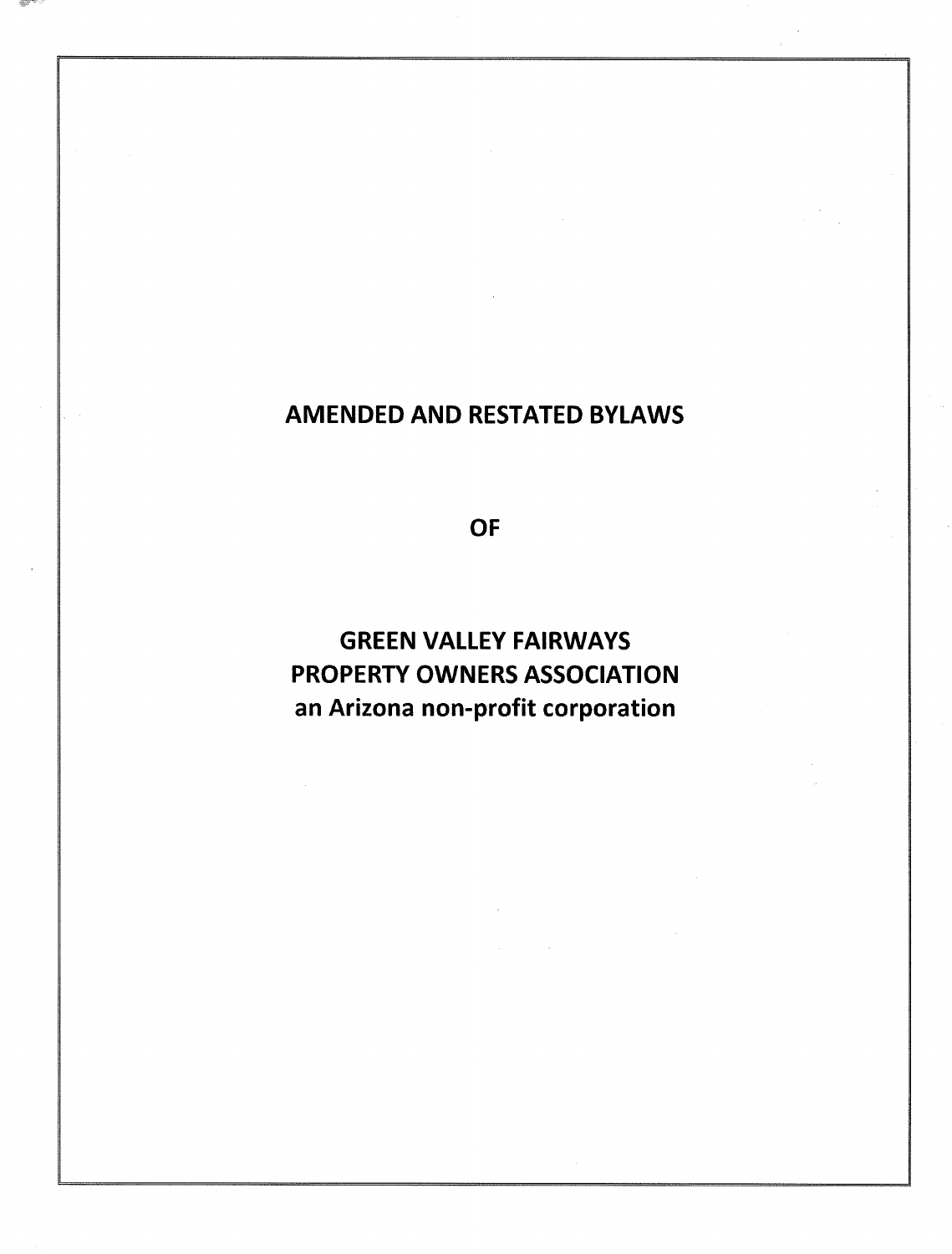| 1.1   |                                                                         |  |
|-------|-------------------------------------------------------------------------|--|
| 1.3   |                                                                         |  |
|       |                                                                         |  |
| 2.1   |                                                                         |  |
| 2.2   |                                                                         |  |
| 2.3   |                                                                         |  |
|       | ARTICLE III ASSOCIATION: MEMBERSHIP, MEETING, QUORUM, VOTING, PROXIES 1 |  |
| 3.1   |                                                                         |  |
| 3.2   |                                                                         |  |
| 3.3   |                                                                         |  |
| 3.4   |                                                                         |  |
| 3.5   |                                                                         |  |
| 3.6   |                                                                         |  |
| 3.7   |                                                                         |  |
| 3.8.  |                                                                         |  |
| 3.9   |                                                                         |  |
|       |                                                                         |  |
| 4.1.  |                                                                         |  |
| 4.2.  |                                                                         |  |
| 4.3.  |                                                                         |  |
| 4.4.  |                                                                         |  |
| 4.5.  |                                                                         |  |
| 4.6.  |                                                                         |  |
| 4.7.  |                                                                         |  |
| 4.8.  |                                                                         |  |
| 4.9.  |                                                                         |  |
| 4.10. |                                                                         |  |
| 4.11. |                                                                         |  |
| 4.12. |                                                                         |  |

# TABLE OF CONTENTS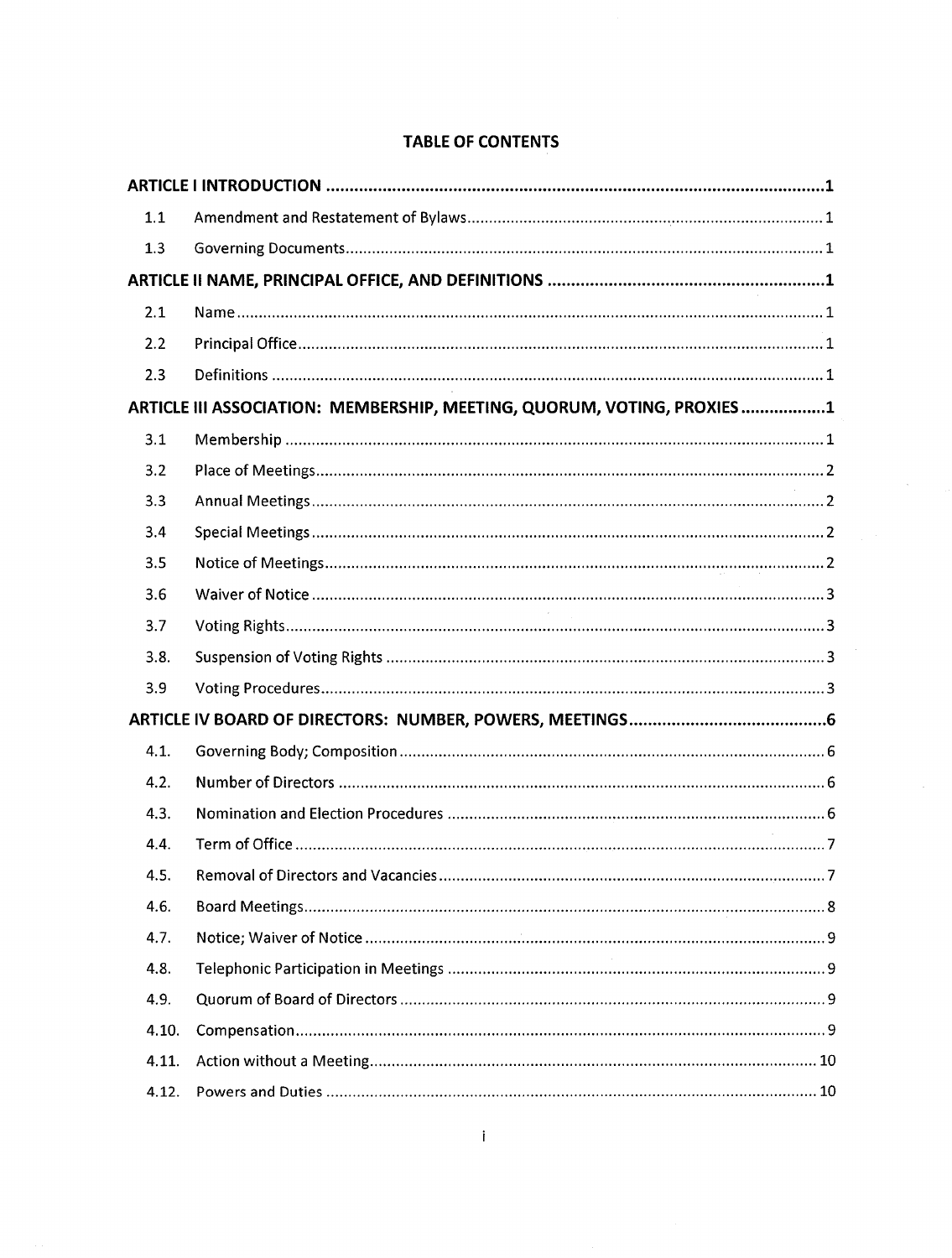| 5.1 |  |  |  |
|-----|--|--|--|
| 5.2 |  |  |  |
| 5.3 |  |  |  |
| 5.4 |  |  |  |
| 5.5 |  |  |  |
| 5.6 |  |  |  |
|     |  |  |  |
| 6.1 |  |  |  |
| 6.2 |  |  |  |
|     |  |  |  |
| 7.1 |  |  |  |
| 7.2 |  |  |  |
| 7.3 |  |  |  |
| 7.4 |  |  |  |
| 7.5 |  |  |  |
| 7.6 |  |  |  |
| 7.7 |  |  |  |
|     |  |  |  |
| 8.1 |  |  |  |
| 8.2 |  |  |  |
| 8.3 |  |  |  |
| 8.4 |  |  |  |
| 8.5 |  |  |  |
| 8.6 |  |  |  |
|     |  |  |  |

 $\hat{\boldsymbol{\gamma}}$ 

 $\bar{z}$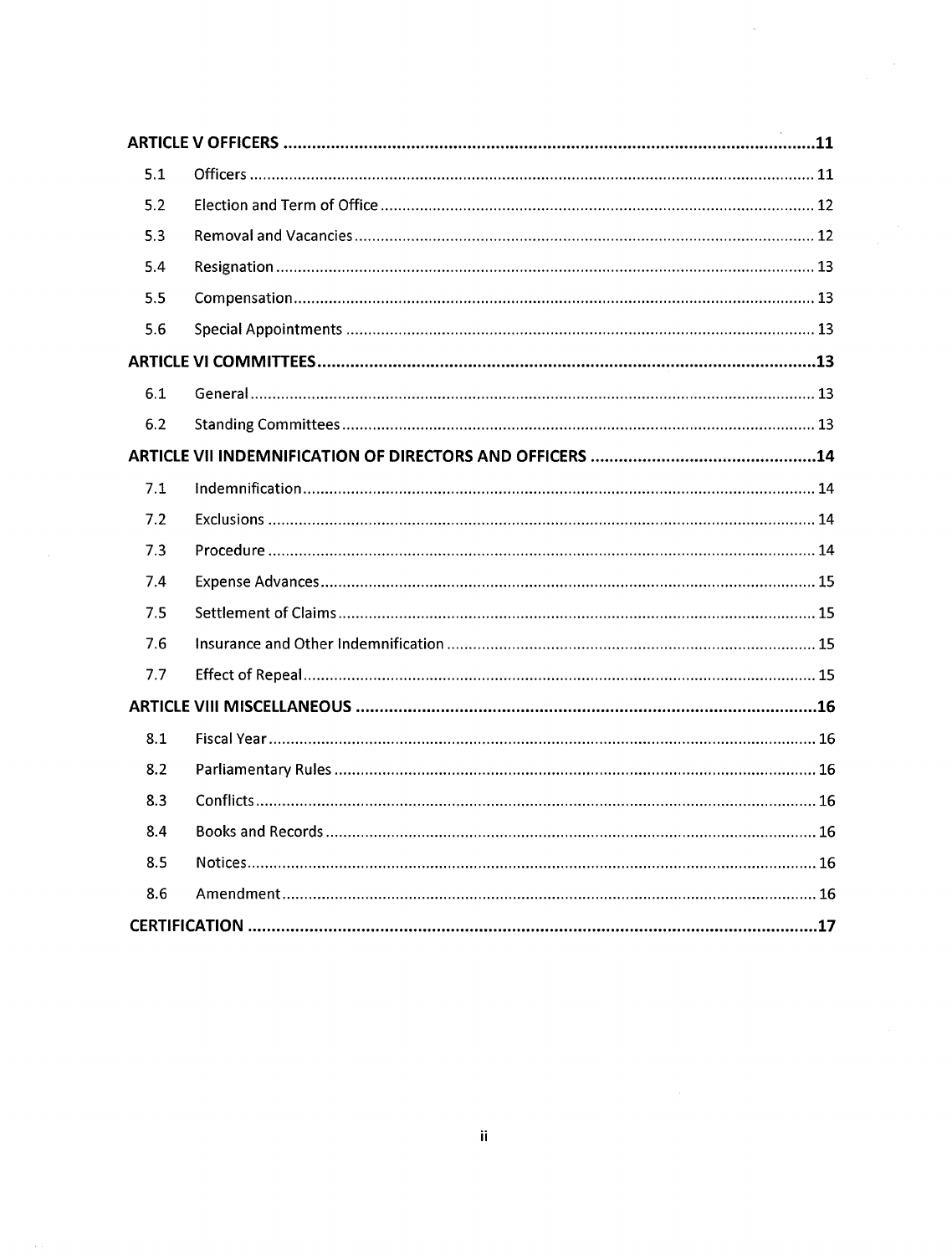| 1 |  |
|---|--|
| 2 |  |
| 3 |  |

# ARTICLE I **INTRODUCTION**

**1.1** Amendment and Restatement of Bylaws. These Amended and Restated Bylaws (these "Bylaws") of Green Valley Fairways Property Owners Association, an Arizona nonprofit corporation (the "Association"), hereby amend and restate in their entirety all previous Bylaws of the Association. However, prior acts and actions taken in accordance with prior Bylaws are hereby validated and saved following adoption of these Bylaws. Any reference 9 herein made to the Association's Bylaws will be deemed to refer to these Bylaws.

10 11 12 13 L4 1.2 Declaration. The use of Green Valley Fairways for the benefit of the Members is governed by that certain Amended Declaration of the Establishments of Covenants, Conditions and Restrictions for Green Valley Fairways, recorded on March 8, 2012, at Sequence 2012068025O office of the Pima County Recorder, (the "Declaration"). All references to the Declaration shall include any amendments.

15 1.3 Governing Documents. The term "Governing Documents" shall refer to the 16 Declaration, the Articles, the Bylaws and the Rules.

17 18 ARTICLE II NAME, PRINCIPAL OFFICE, AND DEFINITIONS

19 20 2.1 Name. The name of the corporation is Green Valley Fairways Property Owners Association (the "Association").

2.1 2.2 **Principal Office**. The principal office of the Association shall be located in Pima 22 County, Arizona.

2.3 Definitions. The words used in these Bylaws shall be given their normal, commonly understood definitions. Capitalized terms shall have the same meaning as set forth in the Declaration, unless the context indicates otherwise. 23 24 25

- 26
- 27

## ARTICLE III ASSOCIATION: MEMBERSHIP, MEETING, QUORUM, VOTING, PROXIES

28 3.1 Membership.

3.1.1. Eligibility. Each Owner of a Lot, by virtue of being an Owner, shall automatically be a Member of the Association. 29 30

L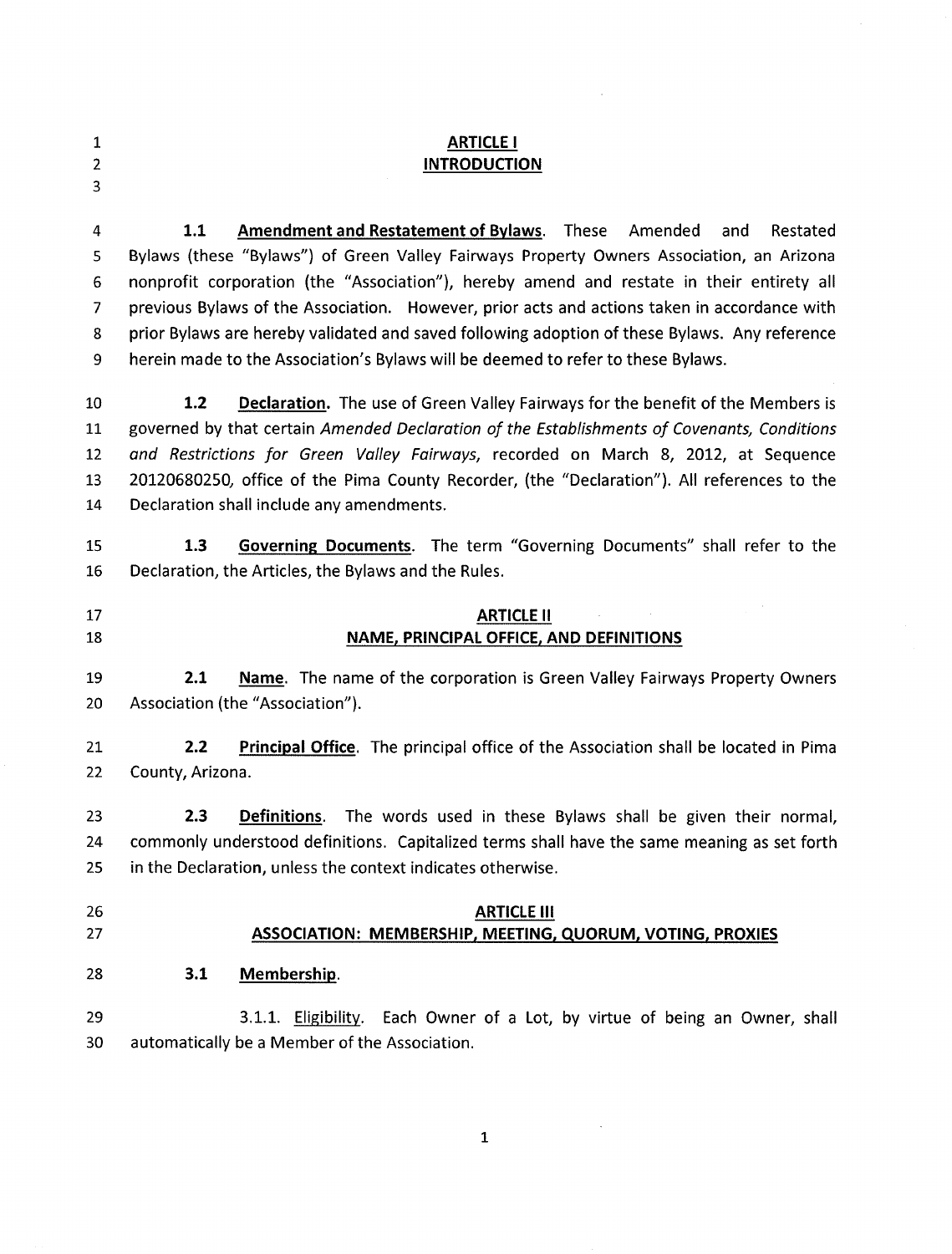I 3.L.2. Appurtenant to Lot Ownership. Membership in the Association shall be appurtenant to each Lot owned and shall not be transferred, pledged, or alienated in any way, except upon the transfer of ownership to a Lot, and then only to the transferee thereof. Upon any transfer of ownership of a Lot, said membership shall automatically pass to the new Owner. Any attempted transfer of membership separate from the appurtenant Lot or Lots shall be void.

6 3.2 Place of Meetings. Meetings of the Association shall be held at a suitable place 7 within Green Valley, Arizona as the Board may designate.

8 3.3 Annual Meetings. The Members shall meet at least annually with such annual 9 meeting to be held in February of each year on a date and at a time set by the Board. At this 10 meeting, the Board of Directors shall be elected and the reports of officers and committees will LL be presented, in addition to any other business that may be on the agenda.

3.4 Special Meetings. The President may call special meetings. In addition, it shall be the duty of the President to calla special meeting if so directed by resolution of the Board or upon a written petition signed by Members representing at least 10% of the votes in the Association, except as otherwise provided in Arizona law. The petition shall state the purpose(s) of the proposed meeting, and the business transacted at the special meeting shall be confined to the purpose(s) stated in the petition. The close of business on the day before delivery of the petition for a special meeting shall be the record date for the purpose of determining whether the demand for the special meeting has been signed by Members having at least L0% of the votes. 12 13 L4 15 16 17 18 19 20

21 3.5 Notice of Meetings. A notice stating the place, day, and hour of any annual or 22 special meeting of the Members shall be delivered, either personally, by first class mail, by 23 electronic mail or facsimile, to each Member entitled to vote at such meeting, not fewer than 24 fifteen (15) or more than fifty (50) days before the date of such meeting, by or at the direction 25 of the President or the Secretary or the officers or persons calling the meeting.

26 27 28 ln the case of a special meeting or when otherwise required by statute or these Bylaws, the purpose(s) for which the meeting is called shall be stated in the notice. No business shall be transacted at a special meeting except as stated in the notice.

Any notice required by these Bylaws will be effective and deemed to be delivered upon receipt when delivered personally; three (3) days after deposit in the United States Postal Service when mailed; one (L) business day after pick-up by the courier service when sent by overnight courier, properly addressed and prepaid; and on the business day after the date of the sender's electronic confirmation or receipt when sent by facsimile transmission. lf sent by electronic mail, the notice shall be deemed delivered when sent to the intended recipient's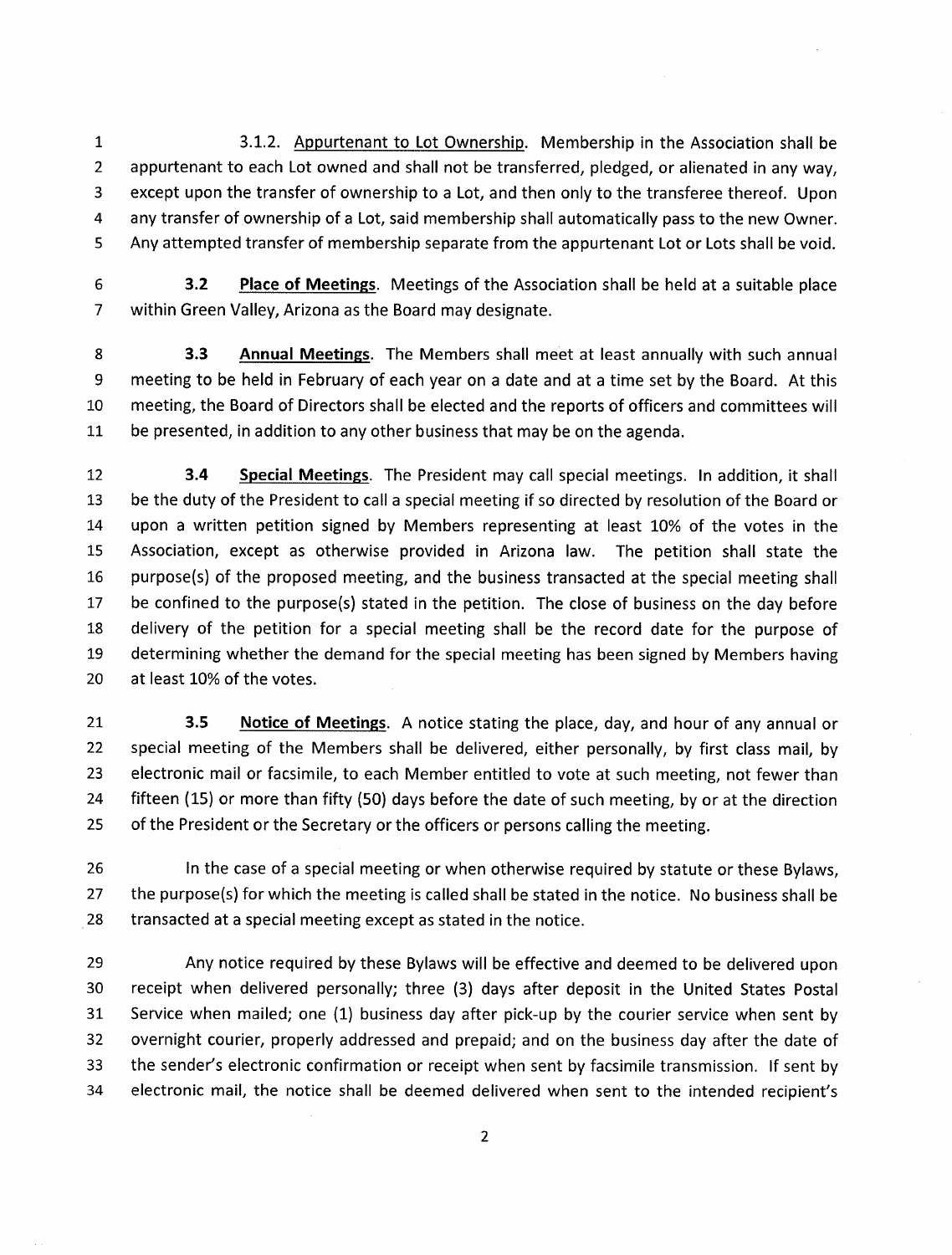1 electronic mail address and not returned to sender as "undeliverable" through the electronic 2 mail server.

3 Notices will be sent to the addresses, facsimile numbers or electronic mail addresses 4 last appearing on the records of the Association.

5 6 7 8 9 10 11 L2 3.6 Waiver of Notice. Waiver of notice of a meeting of the Members shall be deemed the equivalent of proper notice. Any Member may, in writing, waive notice of any meeting of the Members, either before or after such meeting. Attendance at a meeting by <sup>a</sup> Member shall be deemed waiver by such Member of notice of the time, date, and place thereof, unless such Member specifically objects to lack of proper notice at the time the meeting is called to order. Attendance at a special meeting also shall be deemed waiver of notice of all business transacted at such meeting unless an objection on the basis of lack of proper notice is raised before the business is put to a vote.

3.7 Voting Rights. No change in Membership shall be effective for voting purposes until the Board receives written notice of such change. There shall be one vote for each Lot, whether owned by one or more Persons. The vote for each Lot must be cast as a single vote. Fractional votes shall not be allowed. ln the event that a Lot is owned by more than one Person and such Owners are unable to agree as to how their vote shall be cast, they shall not be entitled to vote on the matter in question. lf any Owner casts a vote representing a certain Lot, he/she will be conclusively presumed to be acting with the authority and consent of all other owners of the same Lot unless written objection is made to the Board at or prior to the time the vote is cast. ln the event that more than one Person casts or attempts to cast a vote for <sup>a</sup> particular Lot, all such votes shall be deemed void. 17 13 I4 1\_5 16 18 19 20 2t 22

3.8. Suspension of Voting Rights. lf a Member is more than 30 days' delinquent in the payment of assessments, his right to vote shall be suspended until the account is brought current. 23 24 25

## <sup>26</sup> 3.9 Voting Procedures.

27 28 3.9.1 Proxies. Members may not vote by proxy, but only in person or by absentee or written ballot as provided in this Section 3.8.

29 30 31 3.9.2 Voting at Meetings. Votes shall be cast in person or by absentee ballot at any meeting of the Association. When absentee ballots are used. the following procedure shall apply:

The ballot shall set forth each proposed action to be taken at the meeting. 32 33 3.9.2.1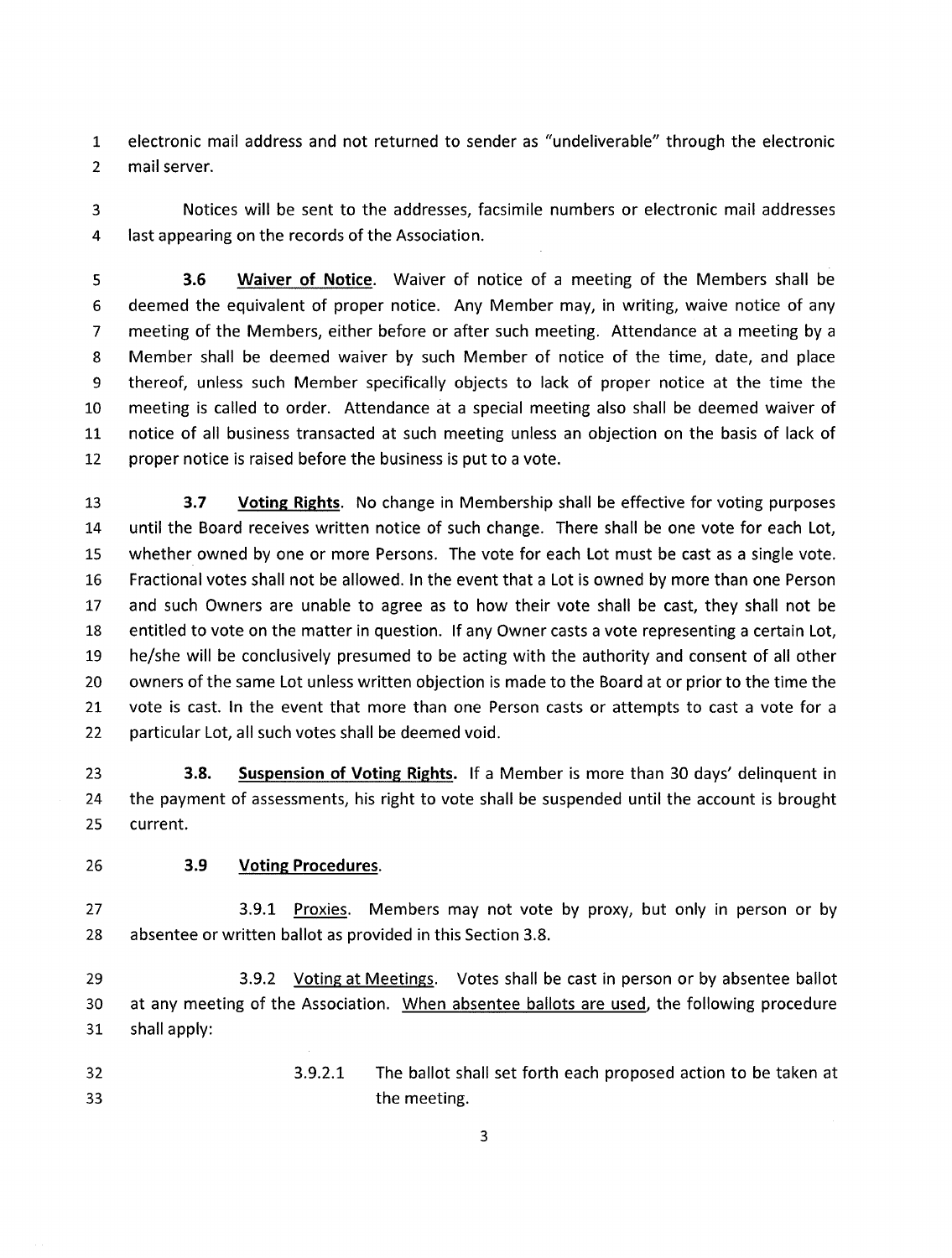| $\mathbf{1}$<br>$\overline{2}$ |                                              | 3.9.2.2 | The ballot shall provide an opportunity to vote for or against<br>each proposed action;        |
|--------------------------------|----------------------------------------------|---------|------------------------------------------------------------------------------------------------|
| 3                              |                                              | 3.9.2.3 | The ballot is valid for only one specified election or meeting of                              |
| 4                              |                                              |         | the Members and expires automatically after the completion                                     |
| 5                              |                                              |         | of the election or meeting.                                                                    |
| 6                              |                                              | 3.9.2.4 | The ballot must specify the time and date by which the ballot                                  |
| 7                              |                                              |         | must be delivered to the Board in order to be counted. Ballots                                 |
| 8                              |                                              |         | received after this date shall not be counted.                                                 |
| 9                              |                                              | 3.9.2.5 | Absentee ballots must be sent to Members at least fifteen                                      |
| 10                             |                                              |         | (15) days but not more than fifty (50) days prior to the date of                               |
| 11                             |                                              |         | the election or vote on an issue, and the date set for the                                     |
| 12                             |                                              |         | tabulation of the ballots shall be stated on the ballot.                                       |
| 13                             |                                              | 3.9.2.6 | Absentee ballots shall be valid for the purpose of establishing                                |
| 14                             |                                              |         | a quorum for the vote or election.                                                             |
| 15                             |                                              | 3.9.2.7 | The absentee ballot cannot authorize another person to cast                                    |
| 16                             |                                              |         | votes on behalf of the Member.                                                                 |
| 17                             | 3.9.3                                        |         | Written Ballot. Any action that the Members may take at any annual or                          |
| 18                             |                                              |         | special meeting may be taken without a meeting if the Association delivers a written ballot to |
| 19                             | every Member entitled to vote on the matter. |         |                                                                                                |
| 20                             |                                              | 3.9.3.1 | A written ballot shall:                                                                        |
| 21                             |                                              |         | (A) Set forth each proposed action.                                                            |
| 22                             |                                              |         | (B) Provide an opportunity to vote for or against each                                         |
| 23                             |                                              |         | proposed action.                                                                               |
| 24                             |                                              | 3.9.3.2 | Approval by written ballot is valid only if both:                                              |
| 25                             |                                              |         | (A) The number of votes cast by ballot equals or exceeds the                                   |
| 26                             |                                              |         | quorum that would be required to be present at a meeting                                       |
| 27                             |                                              |         | authorizing the action.                                                                        |
| 28                             |                                              |         | (B) The number of approvals equals or exceeds the number of                                    |
| 29                             |                                              |         | votes that would be required to approve the matter at a                                        |
| 30                             |                                              |         | meeting.                                                                                       |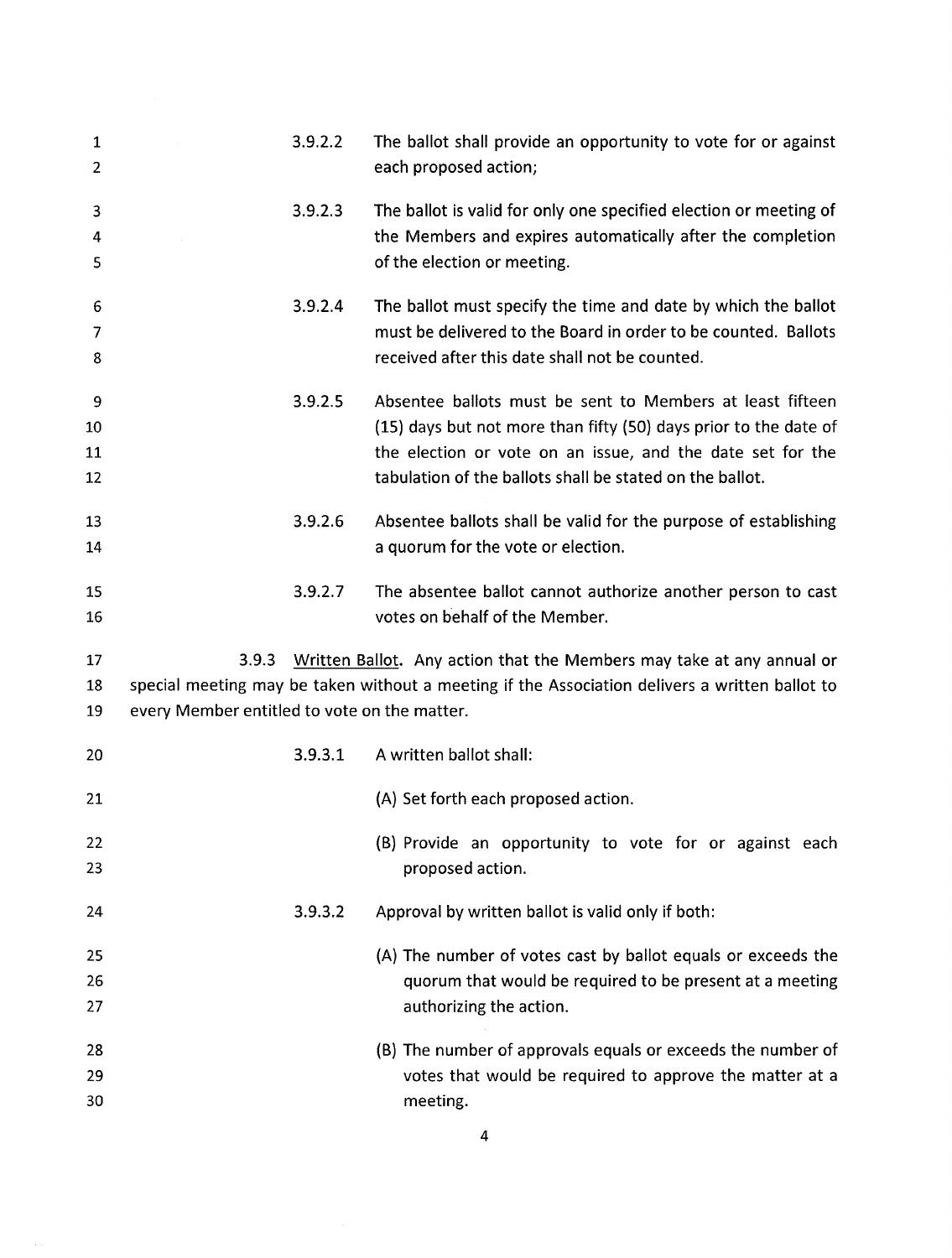| $\mathbf{1}$        |                                                   | 3.9.3.3  | All solicitations for votes by written ballot shall:                                                        |
|---------------------|---------------------------------------------------|----------|-------------------------------------------------------------------------------------------------------------|
| $\overline{2}$<br>3 |                                                   |          | (A) Indicate the number of responses needed to meet the<br>quorum requirements.                             |
| 4<br>5              |                                                   |          | (B) State the percentage of approvals necessary to approve<br>each matter other than election of Directors. |
| 6                   |                                                   |          | (C) Specify the time by which a ballot must be delivered to the                                             |
| 7                   |                                                   |          | Association in order to be counted, which time shall not be                                                 |
| 8<br>9              |                                                   |          | fewer than ten (10) days after the date that the<br>Association delivers the ballot.                        |
| 10                  |                                                   | 3.9.3.4  | The determination of eligibility and tabulation of votes shall                                              |
| 11<br>12            |                                                   |          | the<br>proceed<br>under<br>supervision of the<br>Nominating<br>Committee as hereinafter provided.           |
| 13                  | 3.9.4                                             |          | Voting shall proceed under supervision of the Nominating Committee.                                         |
| 14                  |                                                   | 3.9.4.1  | The Nominating Committee shall be in attendance at all times                                                |
| 15                  |                                                   |          | during voting tabulation and during check-in at any meeting of Members,                                     |
| 16                  |                                                   |          | and the Committee designee(s) shall verify whether a Member is eligible                                     |
| 17                  |                                                   |          | to vote; and shall issue all of the official ballots. In addition, some or all of                           |
| 18                  |                                                   |          | the Committee members shall witness the placing of the ballots into the                                     |
| 19                  |                                                   |          | ballot box at any meeting and the opening of absentee or written ballots.                                   |
| 20                  |                                                   | 3.9.4.2  | The ballots shall remain sealed until the voting is closed, at                                              |
| 21                  |                                                   |          | which time they shall be opened and the votes tabulated.                                                    |
| 22                  |                                                   | 3.9.4.3  | Upon completion of the tabulation of ballots, the results shall                                             |
| 23                  |                                                   |          | be certified to the Board of Directors by the Nominating Committee and                                      |
| 24                  |                                                   |          | announced to the Membership either at a meeting or, if written ballots                                      |
| 25                  |                                                   |          | are used in the absence of a meeting, by written notification to the                                        |
| 26                  |                                                   | Members. |                                                                                                             |
| 27                  |                                                   | 3.9.4.4  | In the event of a tie vote, there shall be coin toss solely for the                                         |
| 28                  |                                                   |          | purpose of breaking the tie.                                                                                |
| 29                  | 3.9.5                                             |          | Majority. As used in these Bylaws, the term "majority" shall mean those                                     |
| 30                  |                                                   |          | votes, Members, Owners, or other groups as the context may indicate totaling more than 50%                  |
| 31                  | of the total eligible number [i.e., $50\% + 1$ ]. |          |                                                                                                             |

5

 $\sim$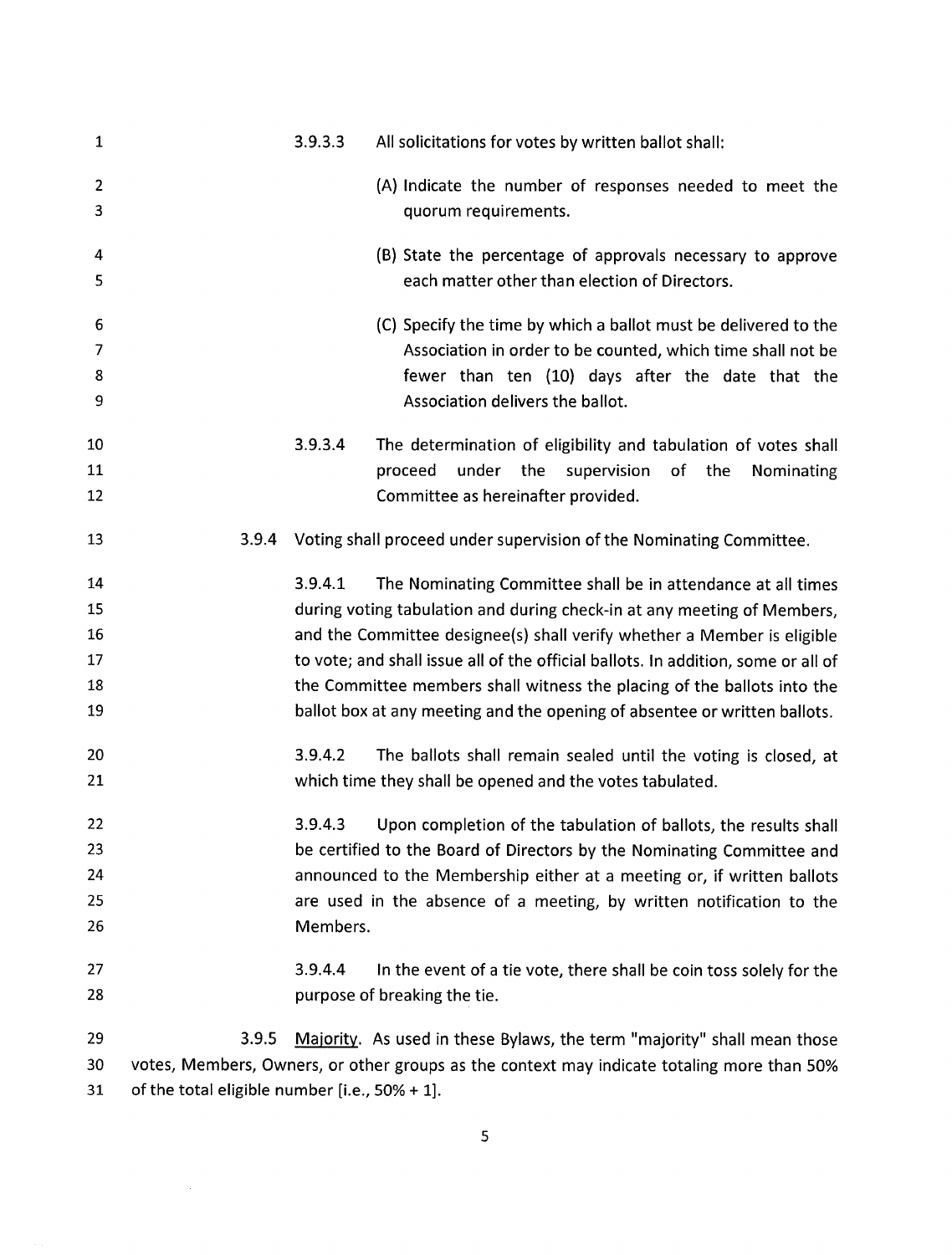$\mathbf{1}$ 2 3 4 3.9.6 Quorum. Except as otherwise provided in these Bylaws or in the Declaration, the presence in person or by absentee ballot of Members representing at least 10% of the votes in the Association shall constitute a quorum at all meetings or in any vote by written ballot of the Association.

5 6 7 B 3.9.7 Conduct of Meetings. The President shall preside over all meetings of the Association, and the Secretary or designee shall take the minutes of the meetings and record in a minute book all resolutions adopted and all other transactions occurring at such meetings, Each meeting shall be conducted in accordance with Section 8.2 hereof.

9 10

**ARTICLE IV** BOARD OF DIRECTORS: NUMBER, POWERS, MEETINGS

4.1. Governing Body; Composition. The affairs of the Association shall be governed by a Board of Directors, with each Director having one (1) equal vote. The Directors shall be Members. ln the case of a Member which is not a natural person, any officer, director, member, partner or trust officer of such Member shall be eligible to serve as a Director unless otherwise specified by written notice to the Association signed by such Member; provided, no Member may have more than one such representative on the Board at a time.  $11$ 12 13 14 15 T6

4.2. Number of Directors. The Board shall consist of not fewer than five (5) or more than nine (9) Directors, as provided in Sections 4.3 and 4.5 below, and provided there is an odd number of Directors on the Board. L7 18 19

- 20 2I
- 4.3. Nomination and Election Procedures
- 4.3.1 Nominations and Declarations of Candidacy. Prior to each election of Directors, the Board shall prescribe the opening date and the closing date of a reasonable filing period in which each and every eligible person who has an interest in serving as a Director may file as a candidate for any position to be filled. The Board shall also establish such other rules and regulations as it deems appropriate to conduct the nomination of Directors in a fair, efficient and cost-effective manner. 22 23 24 25 26 27
- 28

29 30 3I Nominations for election to the Board may also be made by a Nominating Committee. The Nominating Committee shall be appointed and governed as set forth in Article Vl hereof.

32 Each candidate shall be given a reasonable, uniform opportunity to33 communicate his or her qualifications to the Members and to solicit votes.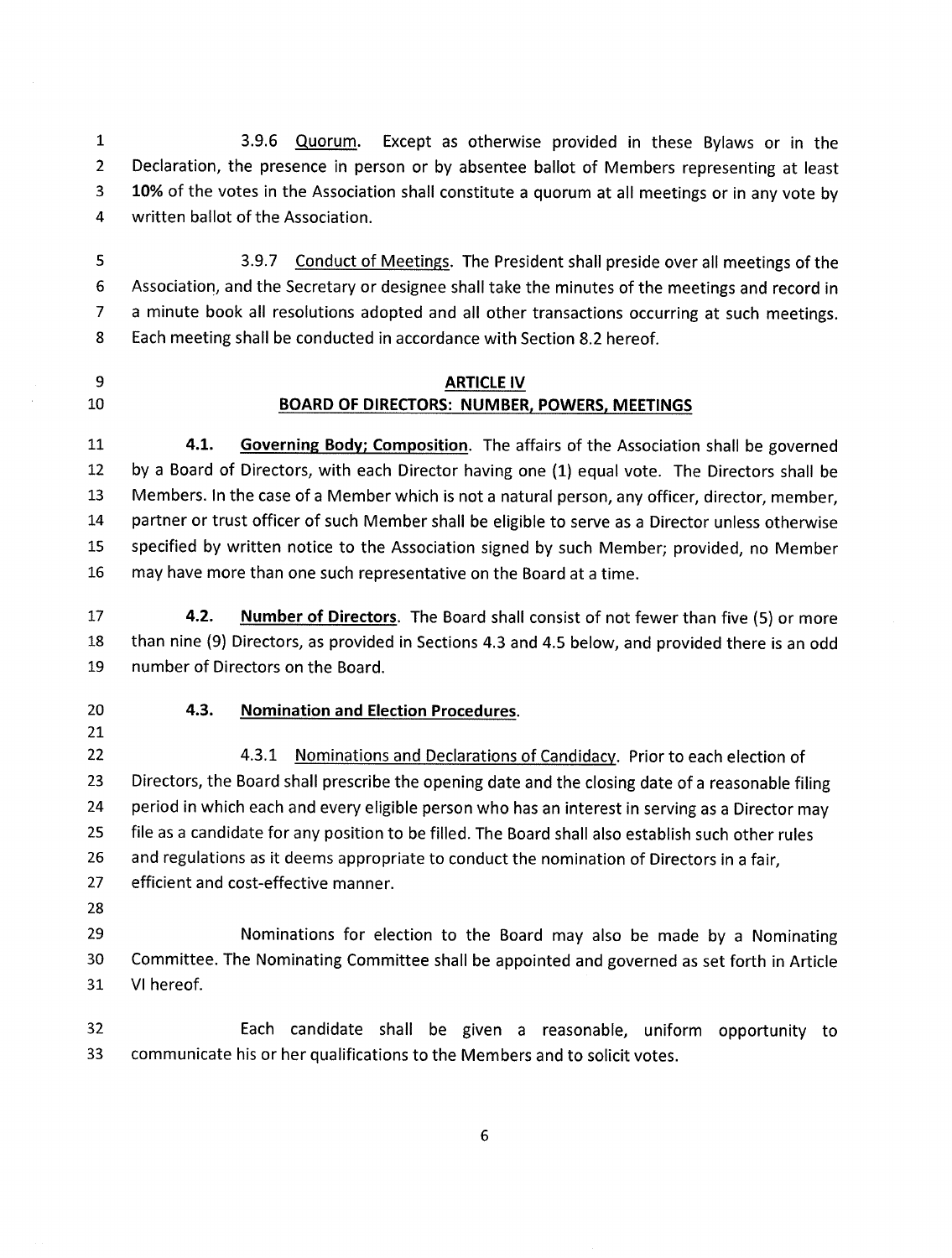1 2 3 4 5 6 4.3.2. Election Procedures. Each Member may vote by written ballot for each position to be filled from the slate of candidates for the election. There shall be no cumulative voting and there shall be a space on the ballot for a write-in vote for each open position on the Board. The number of candidates equal to the number of positions to be filled receiving the greatest number of votes shall be elected. Directors may be elected to serve any number of consecutive terms.

7

8 9 10 IL 12 13 'J.4 15 16 4.4. Term of Office. Notwithstanding any other provisions of these Bylaws, each elected Director shall serve for a term of three (3) years. The terms of the Directors shall be staggered so that there are continuing Directors each year. Upon the expiration of the term of office of each Director elected by the Members, the Members entitled to elect such Director shall be entitled to elect a successor. Directors shall hold office until their respective successors have been elected and qualified. lf there is a possibility of no staggered terms in any election year, the Board may adopt reasonable rules and regulations governing the Nominating Committee's procedures for the upcoming election, including a modification of terms for some of the newly-elected Directors so that staggered terms will be restored.

L7

#### 4.5. Removal of Directors and Vacancies.

4.5.L The Members, by a majority vote of Members entitled to vote and voting on the matter at a meeting of the Members called pursuant to these Bylaws, at which a quorum is present, may remove any Director from the Board with or without cause. For purposes of calling for removal of a Director by the Members, the following apply: 18 19 20 2L

| 22 | 4.5.1.1. | On receipt of a petition that calls for removal of a Director and   |
|----|----------|---------------------------------------------------------------------|
| 23 |          | that is signed by the Members entitled to cast at least 25% of      |
| 24 |          | the votes in the Association, the Board shall call and provide      |
| 25 |          | written notice of a special meeting of the Association as           |
| 26 |          | prescribed by these Bylaws.                                         |
| 27 | 4.5.1.2. | The special meeting shall be called, noticed and held within        |
| 28 |          | thirty (30) days after the Board's receipt of the petition. The     |
| 29 |          | quorum requirement for this special meeting is 20% of the           |
| 30 |          | votes in the Association.                                           |
| 31 | 4.5.1.3. | If a civil action is filed regarding the removal of a Director, the |
| 32 |          | prevailing party in the civil action shall be awarded its           |
| 33 |          | reasonable attorney fees and costs.                                 |
| 34 | 4.5.1.4. | The Board shall retain all documents and other records              |
| 35 |          | relating to the proposed removal of any Director for at least       |
| 36 |          | one (1) year after the date of the special meeting and shall        |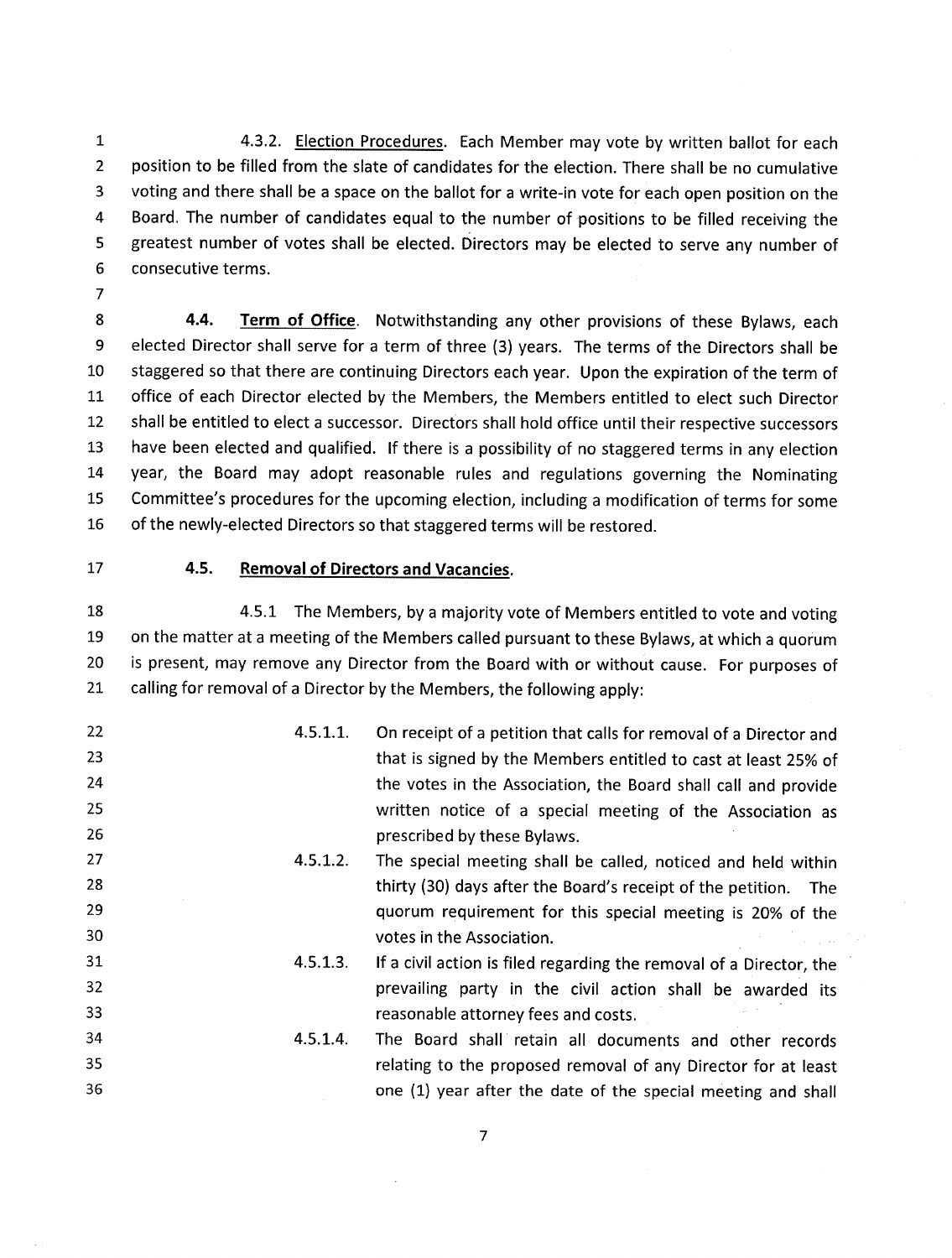1, 2 3 4.5.1\_.5 permit Members to inspect those documents and records pursuant to these Bylaws and applicable law. A petition that calls for the removal of the same Director shall

4 5 not be submitted more than once during each term of office for that Director.

6 7 8 9 10 LL 4.5.2 lf fewer than all of the Directors are removed, the remaining Directors shall appoint a successor to fill each vacancy for the remainder of the term. lf all of the Directors are removed, before leaving office, they shall direct the Nominating Committee to organize an election to replace the removed Directors, and shall remain in office (but shall take no action other than to maintain the reasonable and necessary day-to-day operations of the Association) until the replacement Directors are elected and qualified.

12 13 T4 15 16 !7 4.5.3 Any Director who has three (3) consecutive unexcused absences from Board meetings, or is more than ninety (90) days delinquent (or is the representative of <sup>a</sup> Member who is delinquent) in the payment of any assessment or other charge due the Association, without being excused by the President for good cause, shall be deemed to have resigned from office and the Board may appoint a successor to fill the vacancy for the remainder of the term.

18 19 20 2I 4.5.4 ln the event of the death, disability, or resignation of a Director, the Board may declare a vacancy and appoint a successor to fill the vacancy until the next annual meeting, at which time the Members entitled to fill such Directorship may elect a successor for the remainder of the term.

4.5.5 Any Director who the Board appoints shall be selected from among Members 22 23

4.6. Board Meetings. 24

4.6.1 Regular Meetings. Regular meetings of the Board shall be held at such time and place, within the State, as a majority of the Directors shall determine, but at once <sup>a</sup> calendar month. Regular meetings in June, July, and August may be suspended by a 2/3rds vote of the Board. 25 26 27 28

4.6.2 Special Meetinss. Special meetings of the Board shall be held when called by written notice signed by the President or Vice President or by any two (2) Directors with at least three (3) days' notice to each Director. lf an urgent need for action arises, the foregoing notice provision does not apply. 29 30 31 32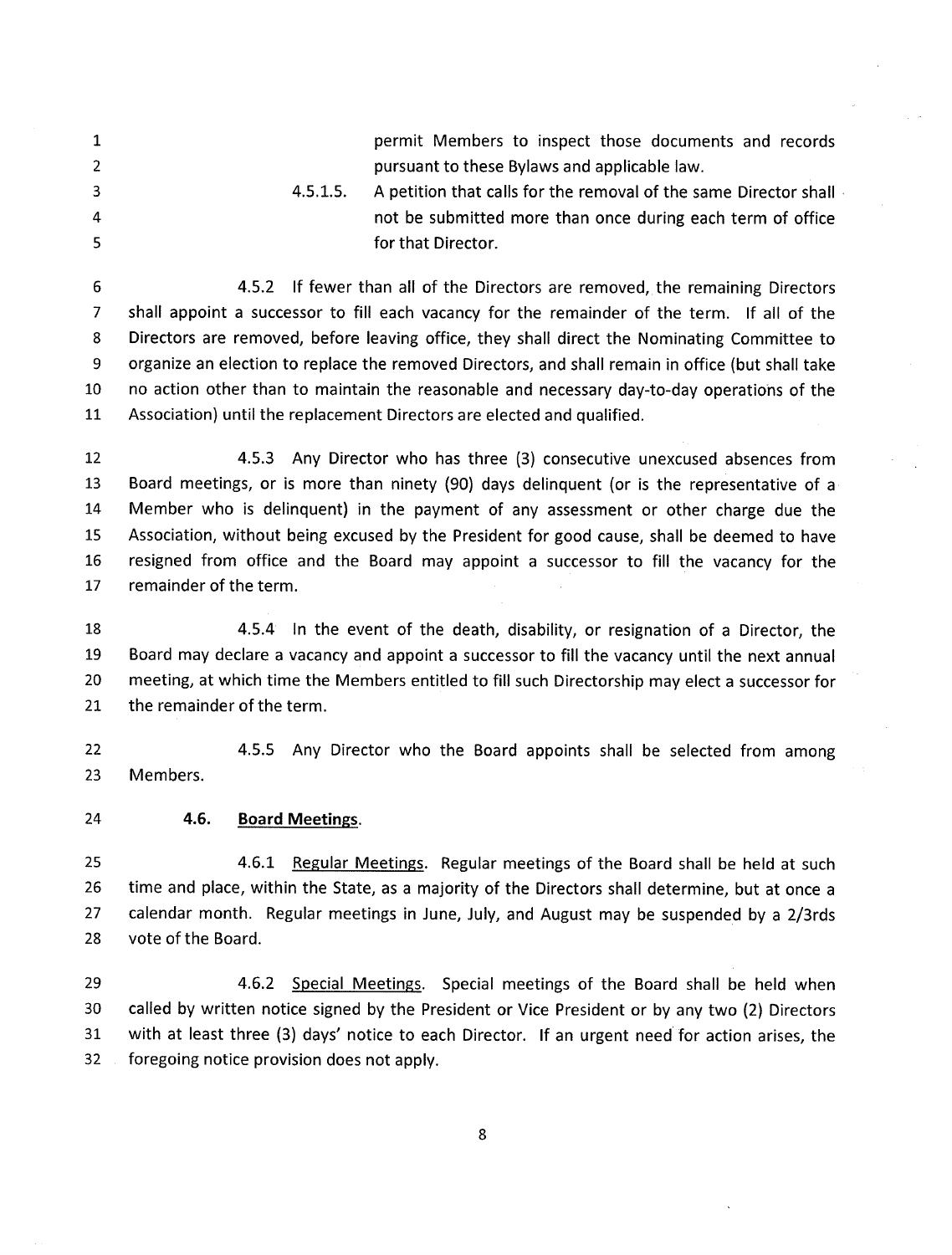$\mathbf{1}$ 

## 4.7. Notice; Waiver of Notice.

2 3 4 5 6 7 8 9 10 TL 12 1\_3 4.7.L Notice of regular meetings of the Board of Directors shall specify the time and place of the meeting and, in the case of a special meeting, the nature of any special business to be considered. The notice shall be given to each Director by: (i) personal delivery; (ii) first class mail, postage prepaid; (iii) telephone communication, either directly to the Director or to a person at the Director's office or home who would reasonably be expected to communicate such notice promptly to the Director; (iv) electronic mail with confirmation of the transmission or (v) telephone facsimile with confirmation of transmission. All such notices shall be given at the Director's telephone number or sent to the Director's address as shown on the records of the Association. Notices sent by first class mail shall be deposited into a United States mailbox at least four (4) business days before the time set for the meeting. Notices given by personal delivery, telephone, electronic mail or facsimile shall be delivered, telephoned or transmitted by telephone at least seventy-two (721hours before the time set for the meeting.

1.4 15 16 L7 18 19 20 4.7.2 The transaction of any meeting of the Board, however called and noticed or wherever held, shall be as valid as though taken at a meeting duly held after regular call and notice if (i) a quorum is present, and (ii) either before or after the meeting each of the Directors not present signs a written waiver of notice, a consent to holding the meeting, or an approval of the minutes. The waiver of notice or consent need not specify the purpose of the meeting. Notice of a meeting shall also be deemed given to any Director who attends the meeting without protesting before or at its commencement about the lack of adequate notice.

4.8. Telephonic Participation in Meetings. Members of the Board or any committee designated by the Board may participate in a meeting of the Board or committee by means of conference telephone or similar communications equipment, by means of which all persons participating in the meeting can hear each other. Participation in a meeting pursuant to this subsection shall constitute presence in person at such meeting. 2I 22 23 24 25

4.9. Quorum of Board of Directors. At all meetings of the Board, a majority of the Directors shall constitute a quorum for the transaction of business, and the vote of a majority of the Directors present at a meeting at which a quorum is present shall constitute the decision of the Board, unless otherwise specifically provided in these Bylaws or the Declaration. lf any meeting of the Board cannot be held because a quorum is not present, a majority of the Directors present at such meeting may adjourn the meeting to another time. At the reconvened meeting, if a quorum is present, any business which might have been transacted at the meeting originally called may be transacted without further notice. 26 27 28 29 30 31 32 33

4.10. Compensation. Directors shall not receive any compensation from the Association for acting as such. Any Director may be reimbursed for expenses incurred on behalf 34 35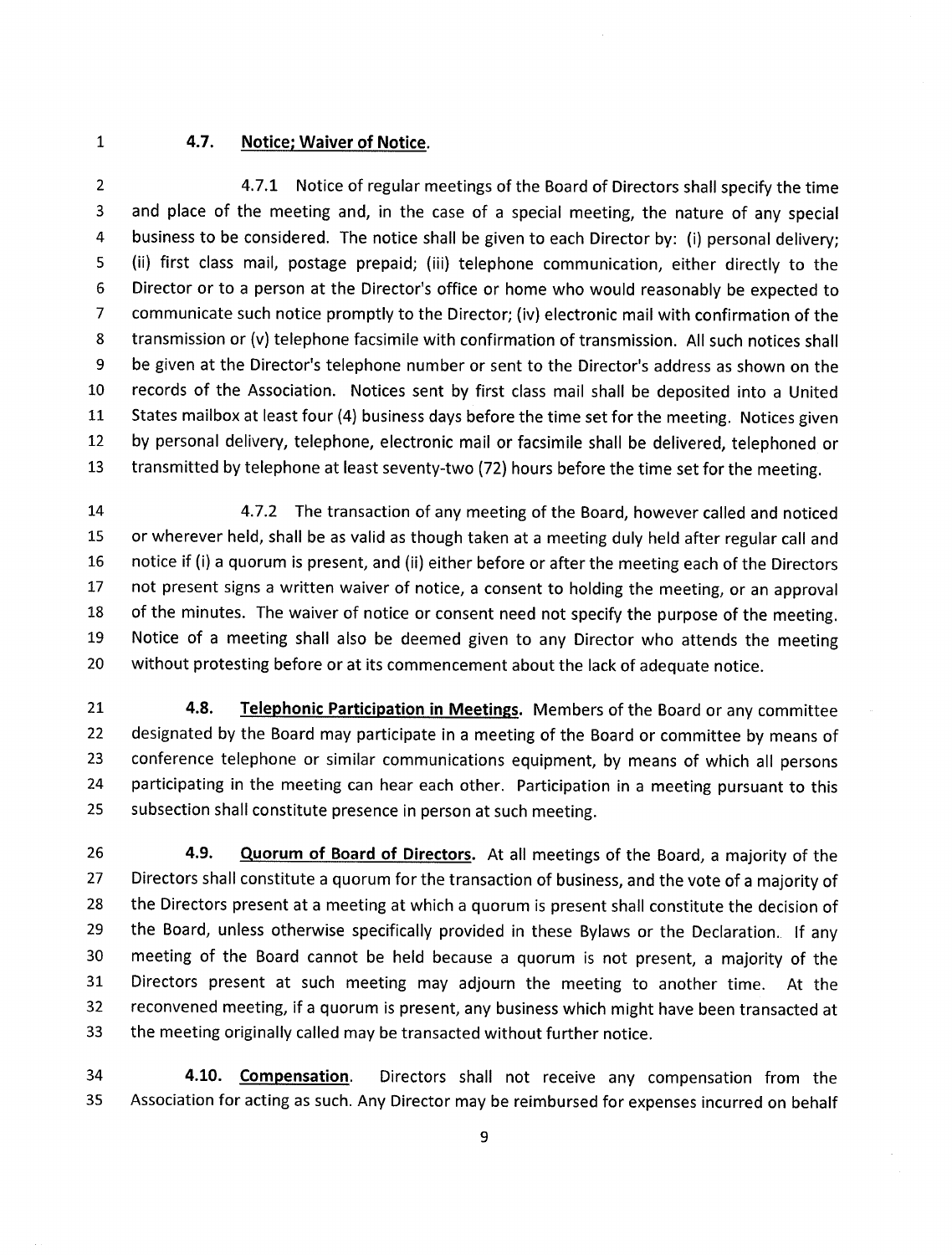of the Association. Nothing herein shall prohibit the Association from compensating a Director, or any entity with which a Director is affiliated, for services or supplies furnished to the Association in a capacity other than as a Director, pursuant to a contract or agreement with the Association, provided that such Director's interest was made known to the Board prior to entering into such contract and such contract was approved by a majority of the Board of Directors, excluding the interested Director.

7 **4.11.** Action without a Meeting. Any action that may be taken or is to be taken at a 8 meeting of the Directors may be taken without a meeting if a consent in writing, setting forth 9 the action so taken, is signed by all of the Directors, and such consent shall have the same force 10 and effect as a unanimous vote. Such consents may be submitted via e-mail or fax, and signed 11 in counterparts. Such consents shall be announced at and filed with the minutes of the next L2 Board meeting. Action without a meeting may be taken only when it is not possible to 13 assemble a quorum for a meeting or Board action is required for immediate Association 14 business.

23

#### 15 4.12. Powers and Duties.

1\_6 17 18 19 20 2L 22 4.12.1 Powers. The Board of Directors shall have all of the powers and duties necessary for the administration of the Association's affairs and for performing all responsibilities and exercising all rights of the Association as set forth in the Declaration, these Bylaws, the Articles, and as provided by law. The Board may do or cause to be done all acts and things which the Declaration, Articles, these Bylaws, or State laws do not prohibit or direct to be done and exercised exclusively by the membership generally. The powers of the Board include but are not limited to the following:

24 25 26 27 28 29 30 31 32 33 34 35 36 4.12.1.1 Direct, control, manage and supervise the business and affairs of the Association; Enforce all applicable provisions of the Governing Documents; Make and publish architectural and design standards, and rules and regulations within the authority set forth in the Governing Documents, and to establish penalties for the infraction thereof. There shall be copies of the complete architectural and design standards, and rules and regulations available for purchase or inspection by any Member of the Association upon request; Employ or terminate the services of any independent contractor as the Board deems necessary, and to prescribe their duties;  $4.12.1.2$ 4.12.I.3 4.12.L4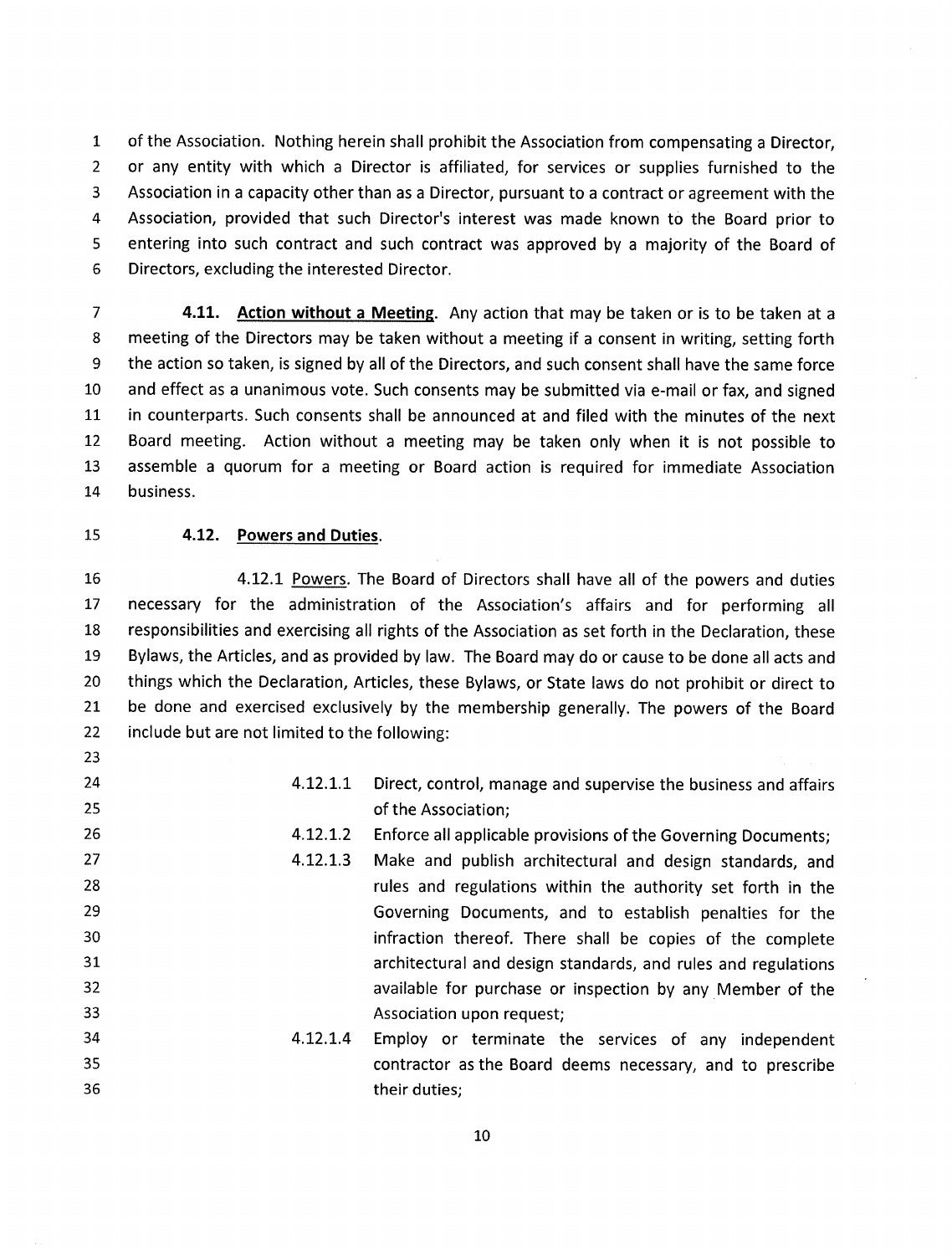| 1  |          | 4.12.1.5 As more fully provided in the Declaration to establish, assess   |
|----|----------|---------------------------------------------------------------------------|
| 2  |          | and collect assessments or charges from each Member.                      |
| 3  |          |                                                                           |
| 4  |          | 4.12.2 Duties. The duties of the Board shall include, without limitation: |
| 5  |          |                                                                           |
| 6  | 4.12.2.1 | Supervising all officers, agents and employees of the                     |
| 7  |          | Association and ensuring that their duties are properly                   |
| 8  |          | performed;                                                                |
|    |          |                                                                           |
| 9  | 4.12.2.2 | Depositing all funds received on behalf of the Association in a           |
| 10 |          | bank depository which it shall approve, and using such funds              |
| 11 |          | to operate the Association;                                               |
| 12 | 4.12.2.3 |                                                                           |
| 13 |          | Opening of bank accounts on behalf of the Association and                 |
|    |          | designating the signatories required; and                                 |
| 14 | 4.12.2.3 | Keeping books with detailed accounts of the receipts and                  |
| 15 |          | expenditures of the Association;                                          |
|    |          |                                                                           |
| 16 |          | <b>ARTICLE V</b>                                                          |
| 17 |          | <b>OFFICERS</b>                                                           |
|    |          |                                                                           |

18 5.1 Officers. The officers of the Association shall be a President, Vice President, Secretary, and Treasurer. The President, Vice President, and Secretary shall be elected from among the members of the Board; other officers may, but need not be members of the Board. 2t The Board may appoint such other officers, including one or more Assistant Secretaries and one or more Assistant Treasurers, as it shall deem desirable, such officers to have such authority and perform such duties as the Board prescribes. Any two or more offices may be held by the same person, except the offices of President and Secretary.

5.1.1- President. The President shall be the Chair of the Board of Directors and shall preside at and conduct all meetings of the Board and the Members. The President shall see that orders and resolution of the Board are carried out; and shall sign all notes, checks, leases, mortgages, contracts and all other instruments in which the Association is a party.

5.1.2 Vice President. The Vice President has such powers and performs such duties as the President or the Board may from time-to-time prescribe and shall perform such other duties as may be prescribed by these Bylaws. At the request of the President, or in case of his/her absence or inability to act, the Vice President shall perform the duties of the 29 30 31 32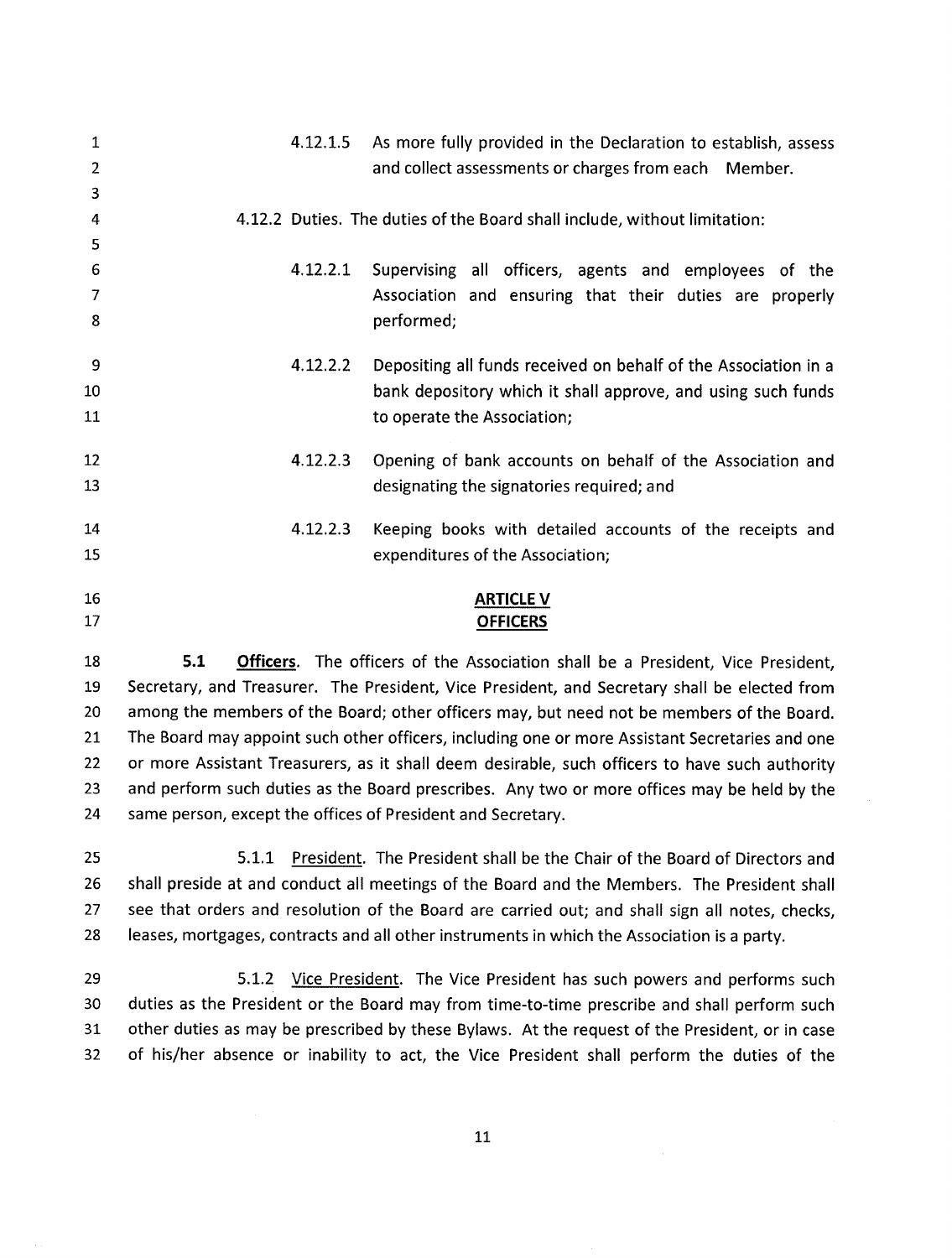1 President and, when so acting, shall have all the powers of, and be subject to all the restrictions 2 upon, the President.

5.1.3 Secretarv. The Secretary (or his or her designee) shall record the votes and keep the minutes of all meetings and proceedings of the Board and of the Members; provide notice of meetings of the Board and of the Members; keep appropriate current records showing the Members of the Association together with their addresses, and shall perform such other duties as required by the Board. The Secretary (or his or her designee) shall ensure that all the proceedings of the membership, and the Board of Directors, are recorded in one or more books kept for that purpose. The Secretary (or his or her designee) is the custodian of all contracts, deeds, documents, all other indicia of title to properties owned by the Association and of its corporate records (except accounting records). Upon request, the Secretary (or his or her designee) shall make the records of the Association which are not in the custody of the Treasurer, available for inspection, at all reasonable times to any Director or Member. All records of the Association shall be kept and maintained at the Association's principal office. 3 4 5 6 7 8 9 10 1.L 12 13 'J.4

15 16 17 18 19 20 2L 22 23 24 25 26 5.L.4 Treasurer. The Treasurer is responsible for supervising all of the funds and securities of the Association, official records, documents, ledgers and accounts involving the financial business of the Association. Allfinancial records and documents shall be kept and maintained at the Association's principal office. The Treasurer shall see to it that the Association's funds are deposited to the account of the Association in such bank(s) which are federally insured. The Treasurer (or his or her designee) shall prepare the annual operating budget for the Association. The Treasurer (or his or her designee) also shall issue financial statements when required, and perform such other duties as ordinarily pertain to that office. The Board of Directors may appoint an Assistant Treasurer who shall, in the absence or incapacity of the Treasurer, have the powers, duties and the responsibilities of the Treasurer except check signing). The Treasurer, except if unavailable, shall sign all checks and promissory notes of the Association. Check signing authority may be delegated to the managing agent.

5.1.5 Bonding. At the Board's discretion, all officers, Directors, Committee Chairs and members and employees, who are in any way involved in the handling of Association funds, and any managerial or administrative personnel of the Association shall be bonded or insured in a sum to be determined by the Board of Directors. 27 28 29 30

5.2 Election and Term of Office. The Board shall elect the officers of the Association at the first meeting of the Board following each annual meeting of the Members, to serve until their successors are elected. 31 32 33

5.3 Removal and Vacancies. The Board may remove any officer whenever in its judgment the best interests of the Association will be served, and may fill any vacancy in any 34 35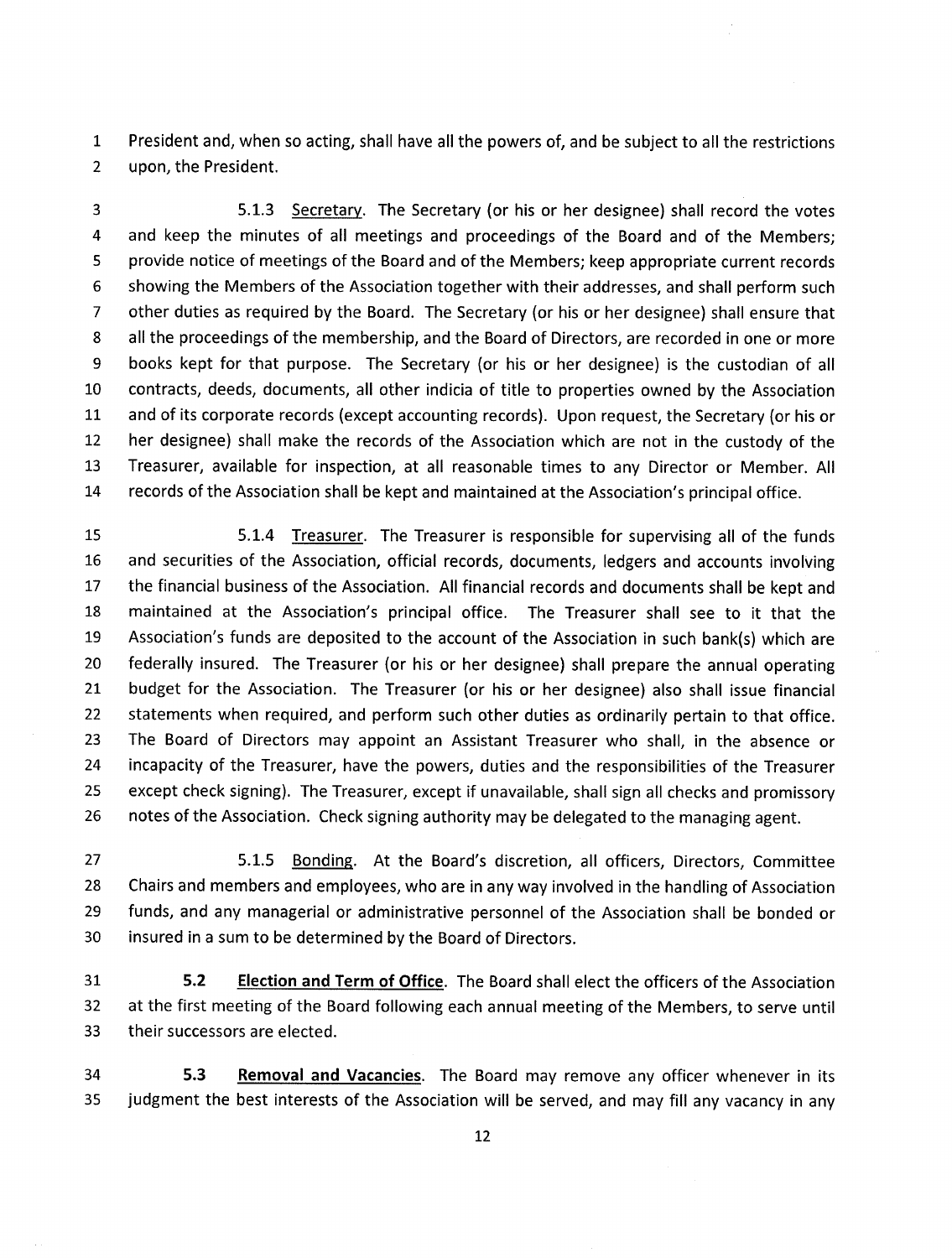$\mathbf{1}$ 2 office arising because of death, resignation, removal, or otherwise, for the unexpired portion of the term

5.4 Resignation. Any officer may resign at any time by giving written notice to the Board of Directors, the President, or the Secretary. Such resignation shall take effect on the date of the receipt of such notice or at any later time specified therein, and unless otherwise specified therein, the acceptance of such resignation shall not be necessary to make it effective. 3 4 5 6

5.5 Compensation. Compensation of officers shall be subject to the same limitations as compensation of Directors under Section 4.10. 7 8

5.6 Special Appointments. As set forth in Section 5.1 above, the Board may elect such other officers as the affairs of the Association may require, each of whom shall hold office for such period, have such authority, and perform such duties as the Board may, from time-totime, determine. 9 10 TL L2

# 13

- L4
- L5

## ARTICLE VI COMMITTEES

6.1 General. In addition to the standing committees of the Association, the Board may appoint such committees as it deems necessary and appropriate to properly and effectively carry on the affairs of the Association. Each committee created by the Board shall perform such tasks and serve for such periods as the Board may designate by resolution. Each committee shall operate in accordance with the terms of such resolution. Other than the committees established herein, any committee may be abolished or any committee member may be removed from a committee, with or without cause, by a majority vote of the Board, provided a quorum is present. A committee may exercise the powers specifically granted to it herein and/or by the Chairperson of the Board. L6 L7 18 19 20 2t 22 23 24

25 26

27

6.2 Standing Committees. The standing committees of the Association shall be those which are necessary for conducting the business of the Association and are as follows

Nominating Committee 28 29

Architectural Committee 30

31

Each Standing Committee shall consist of a Board member (the chairperson) and two (2) or more other Association Members in good standing. 32 33

- 34 35
- 36

37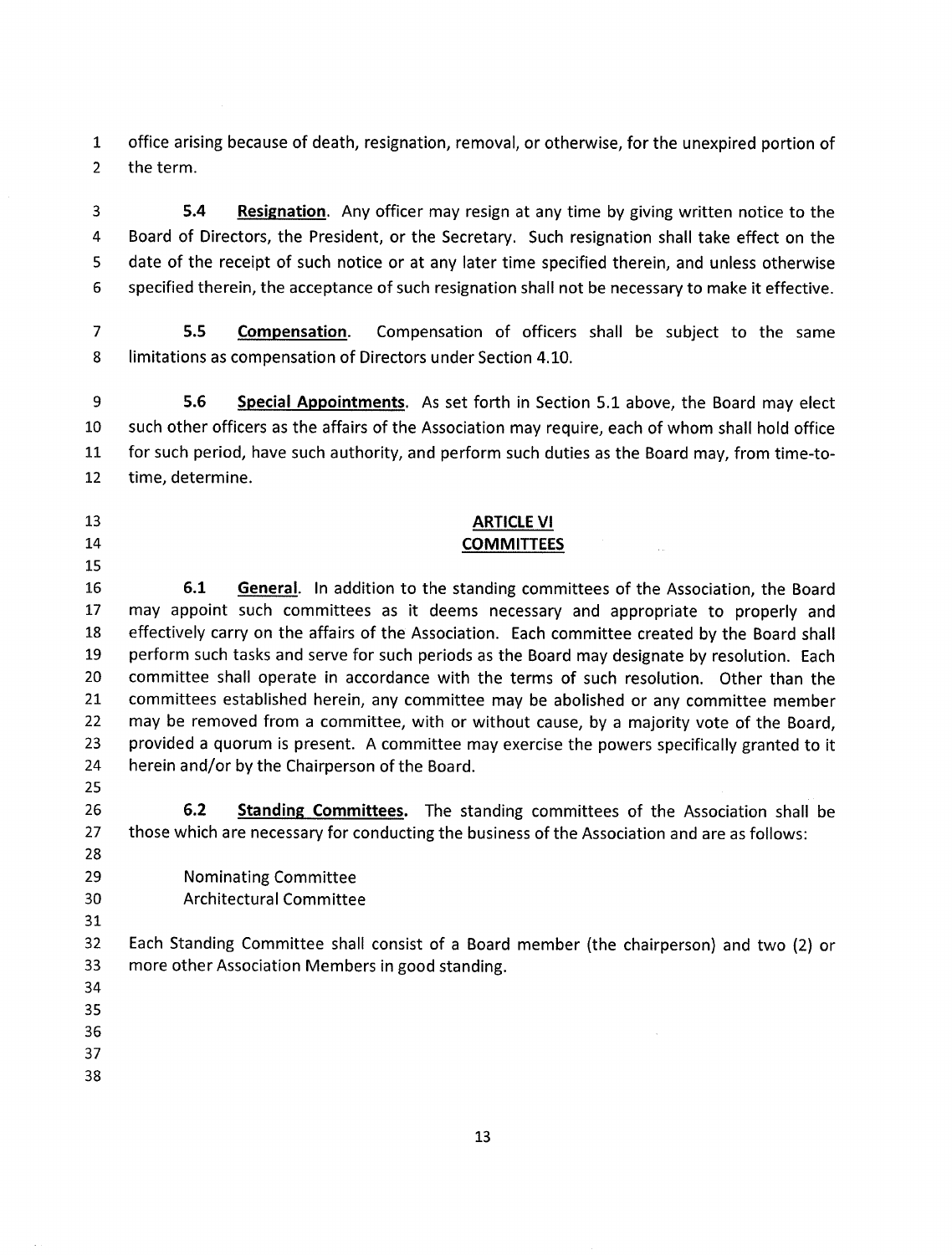1 2

# ARTICLE VII INDEMNIFICATION OF DIRECTORS AND OFFICERS

3 4 5 6 7 8 9 7.1 Indemnification. To the greatest extent provided by law, as provided in A.R.S. 510-3850 et seq., and except as provided in these Bylaws, the Association shall hold harmless and indemnify each of its current and former Directors and Officers (hereinafter each is individually referred to as an "Indemnitee") for, from and against any and all liability and expenses incurred by the lndemnitee in connection with any threatened or actual proceeding or legal action resulting from the lndemnitee's service to the Association or to another entity at the Association's request.

10 LI L2 1\_3 7.2 Exclusions. Except insofar as permitted by law, the Association shall not indemnify the Indemnitee if indemnification is prohibited by A.R.S. §10-3850 et seq (lndemnification), or any successor thereto. ln addition, the Association shall not indemnify the lndemnitee for the following:

- 14 7.2.L The amount of a financial benefit received by an lndemnitee to which the 15 Indemnitee is not entitled.
- L6 17 7.2.2 An intentional infliction of harm by the lndemnitee on the Association or its members

18 7.2.3 A violation of A.R.S. 510-3830 (General Standards for Directors) and/or 19 A.R.S. S10-3833 (Liability for Unlawful Distributions).

<sup>20</sup> 7.2.4 An intentional violation by the lndemnitee of criminal laws

7.3 Procedure. The Indemnitee shall notify the Association promptly of the threat or commencement of any proceeding or legal action with respect to which the lndemnitee intends to seek indemnification and shall give the Association a reasonable opportunity to defend the same at its own expense and with counsel reasonably satisfactory to the lndemnitee. The Association shall be entitled to assume the lndemnitee's defense with counsel reasonably satisfactory to the lndemnitee, unless the lndemnitee provides the Association with an opinion of counsel reasonably concluding that there may be a conflict of interest between the lndemnitee and the Association in the defense of the proceeding or legal action; or that there may be legal defenses available to the lndemnitee which are different from or in addition to those available to the Association; or if the Association shall, after receiving notice of the Association's indemnification obligation and within a period of time necessary to preserve any and all defenses to any claim asserted, fails to assume the defense or to employ counsel for that purpose satisfactory to the lndemnitee, the lndemnitee shall have the right, but not the 2L 22 23 24 25 26 27 28 29 30 31 32 33